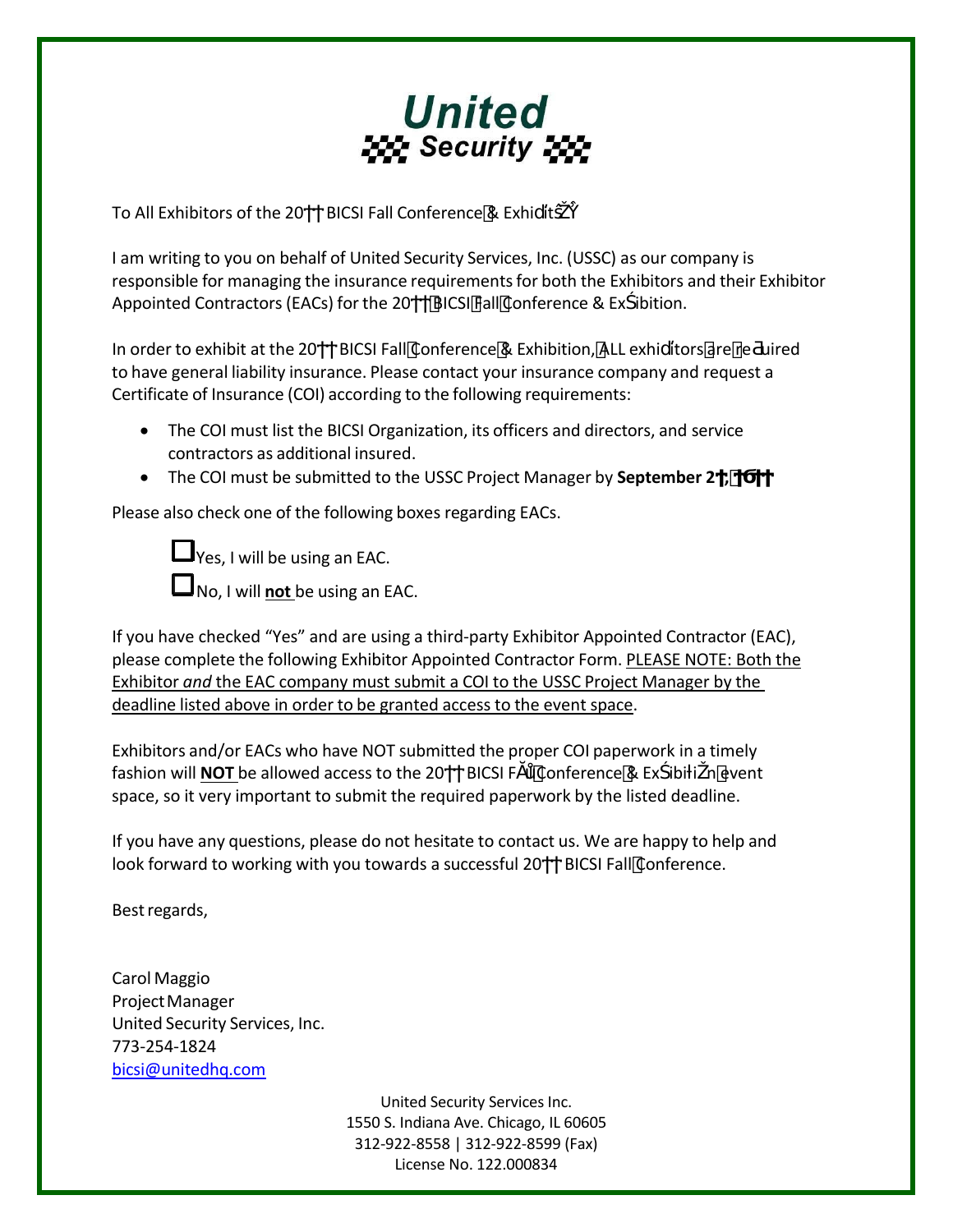

## EXHIBITOR APPOINTED **CONTRACTOR** FORM

<u> 1980 - Johann Barbara, martin a bhann an t-Ann an t-Ann an t-Ann an t-Ann an t-Ann an t-Ann an t-Ann an t-Ann</u>

## **EXHIBITORINFORMATION**

| Fax: Exercise and the second contract of the second contract of the second contract of the second contract of the second contract of the second contract of the second contract of the second contract of the second contract |  |  |  |  |
|-------------------------------------------------------------------------------------------------------------------------------------------------------------------------------------------------------------------------------|--|--|--|--|
|                                                                                                                                                                                                                               |  |  |  |  |
|                                                                                                                                                                                                                               |  |  |  |  |

## **EXHIBITOR APPOINTED CONTRACTOR (EAC) INFORMATION**

| City: Province / State: City: Province / State: |  |  |  |  |
|-------------------------------------------------|--|--|--|--|
|                                                 |  |  |  |  |
|                                                 |  |  |  |  |
| Exhibiting Company / Booth #:                   |  |  |  |  |
|                                                 |  |  |  |  |

**Please attach the requested COI and any additional subcontractor information to this form and return to Carol Maggio by email or fax. Thisform must be returned by September 2 , 20ϮϮ.**

**Email: bicsi@unitedhq.com or dlancaster@unitedhq.com**

**Fax: 773‐254‐1840**

United Services Inc. 1550 S. Indiana Ave. Chicago, IL 60605 312‐922‐8558 | 312‐922‐8599 (Fax) License(s) No. 122.000834 NV2012B